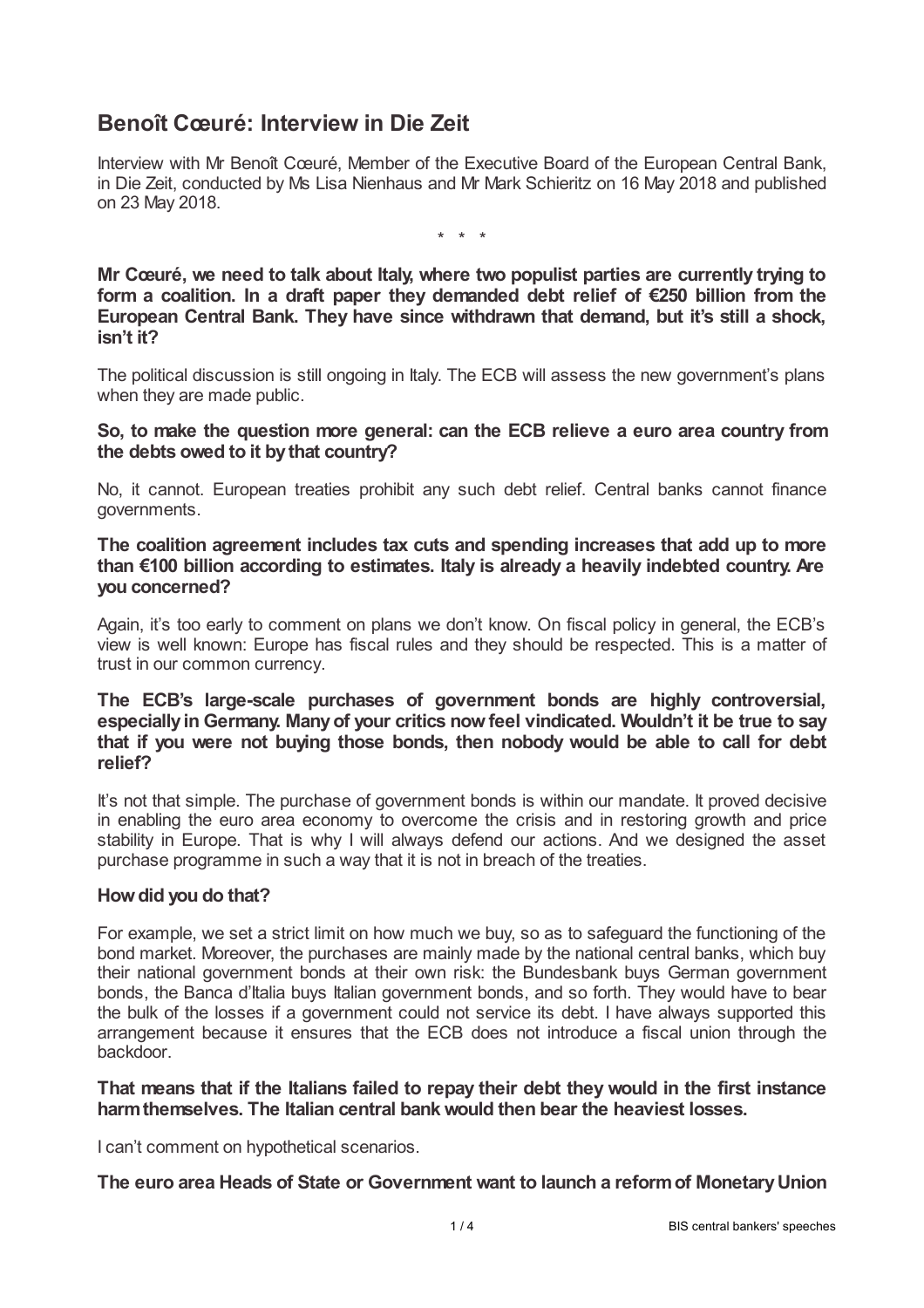## **in June. As you said yourself, the economy is growing, the crisis is over. Why the need for yet more reforms?**

Indeed, the euro area expansion is strong and broad based. But as Christine Lagarde, the head of the International Monetary Fund, often says [quoting JF Kennedy]: the time to repair the roof is when the sun is shining. Europe has been made more stable over the past few years, but we are not there yet and now is the right time to complete the job.

### **Have you honestly ever met a politician that fixed the roof when the sun was shining? Most onlystart repairing it when it's raining.**

That is understandable, but if you're right, it means that when the next crisis occurs European leaders will once again have to improvise a wobbly solution during a hectic late-night meeting in Brussels. I don't think that's how citizens expect Europe to be governed.

#### **But isn't that preciselyhowEurope has always been governed?**

It was at the height of the debt crisis, because the situation at the time was unprecedented. The problem with late-night meetings is that, while we can get things done and indeed succeeded in doing so then, this type of improvised decision-making sows the seeds of mistrust – between governments, between citizens and politicians. It is not a tenable situation. Europe needs stable rules and institutions.

#### **In this connection, the ECB has called for a European deposit insurance scheme. So German banks would have to pay towards reimbursing savers in Italy and Spain if banks in those countries failed. Howwould that make Europe more resilient to crises?**

Let me put this discussion in perspective. We need three lines of defence for our Monetary Union. The first is to have well-functioning private markets, which are not yet fully in place. The Single Market needs to be completed, particularly in the services sector. Capital markets are also still too domestic. The second line of defence is to have sound fiscal policies in the Member States. Most countries have now reduced their deficit, but that is mainly thanks to favourable cyclical conditions. Fiscal improvement should be made structural, otherwise governments won't have fiscal space when the next recession hits. Euro area-wide protection mechanisms such as the European Stability Mechanism, the Single Resolution Fund for banks, or a new deposit insurance scheme are only the third line of defence. All existing currency unions have such or similar mechanisms to safeguard the stability of their currency.

#### **What exactlydoes deposit insurance protect us against?**

For one, it can enhance confidence in the banking system by preventing savers from emptying their bank accounts in a crisis situation. History has taught us that such bank runs are highly dangerous.

### **That all sounds fine, but Germany has a different perspective: a common deposit insurance scheme means that Germans would also be affected if, say, a bank in Italy** failed. To return to the metaphor: if it rains, the roof would be in a worse state after the **repair than before. Whyshould we agree to that?**

With a proper European deposit insurance scheme, Germans would have fewer problems rather than more. A deposit insurance scheme should be seen as an insurance against economic risks, just as you take out liability insurance to protect yourself against the risk of an accident. If risks are properly priced, it's not a system of transfers between countries and still less from the "North" to the "South", as is too often argued. Of course, banks would need to further reduce risks before the deposit insurance scheme is introduced. Much has been done recently in that respect.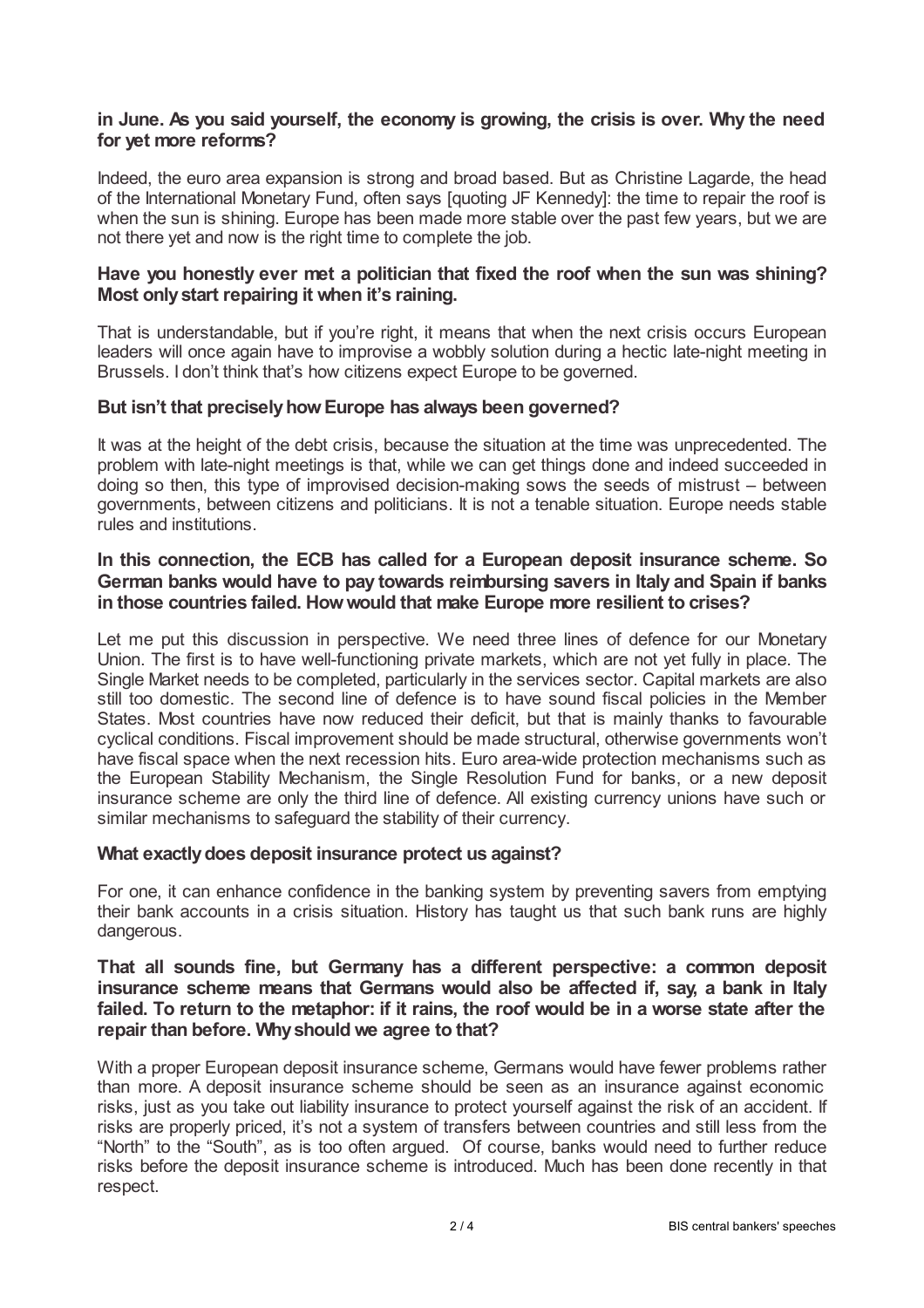# **And if the reforms can't be managed byJune?**

At the moment, all parties seem to be busy drawing their red lines. It would send a more positive signal to think about what they can achieve together. Let me give you two reasons why this is urgent. First, who knows what the next crisis will look like? If our Monetary Union is not made stronger now, then the ECB will have to come to the rescue again the next time there is a crisis, and this may then lead us to test the limits of our mandate. Who knows what the next crisis will look like? That's not what Germans expect of a central bank, and rightly so. Second, the world is in disarray, and many expect Europe to show the way. Failing to decide on our own future would send a signal that we don't know what we want.

### **Germany is being very cautious on Europe at the moment. Olaf Scholz says that a German finance minister is first and foremost aGerman finance minister. Do you find that disappointing?**

Absolutely not. Mr Scholz is doing his job. And he also said that strengthening Europe is very important to the German government. What surprises me about the debate in Germany is that the impression is often given that half of Europe is after Germany's money.

#### **Isn't that the case?**

No, above all it's about putting the right rules in place, strengthening the euro area's institutions and making sure that goods, services and capital markets work better. All of this is in Germany's interest. And not just because other European countries buy German products, but also because German savings are invested in Europe.

#### **But the French government is also arguing for a European budget and a European finance minister. That is about the money.**

I believe that a euro area fiscal capacity can be useful to finance investment, including in economic downturns – provided, of course, that Member States respect Europe's fiscal rules in the first place.

#### **Manypoliticians don't like to be told bythe ECB what to do or what not to do.**

I know that we central bankers sometimes get on politicians' nerves. But it is our job to keep the currency stable, and that requires stable political foundations. The conditions for improving these foundations have rarely been as good as they are now, because the economy is doing well.

#### **And what if the trade disputes escalate?**

A fully fledged trade war would have a very negative impact. At the ECB we've analysed the impact of an increase in tariffs worldwide. The results are pretty bleak. But that's not where we are right now. Economic growth has moderated recently, but from exceptionally high levels. So, we are not too concerned at the moment. We expect the economic expansion to continue, and we are increasingly confident that inflation will rise towards our aim of below, but close to, 2%.

#### **So you will soon be able to end your asset purchases?**

At the end of last year I said that I didn't expect that our asset purchase programme would need to be extended again. I see no reason to change my view.

#### **What do you mean exactly?**

The programme is currently expected to run until September. We still need to have a discussion about exactly how it will end.